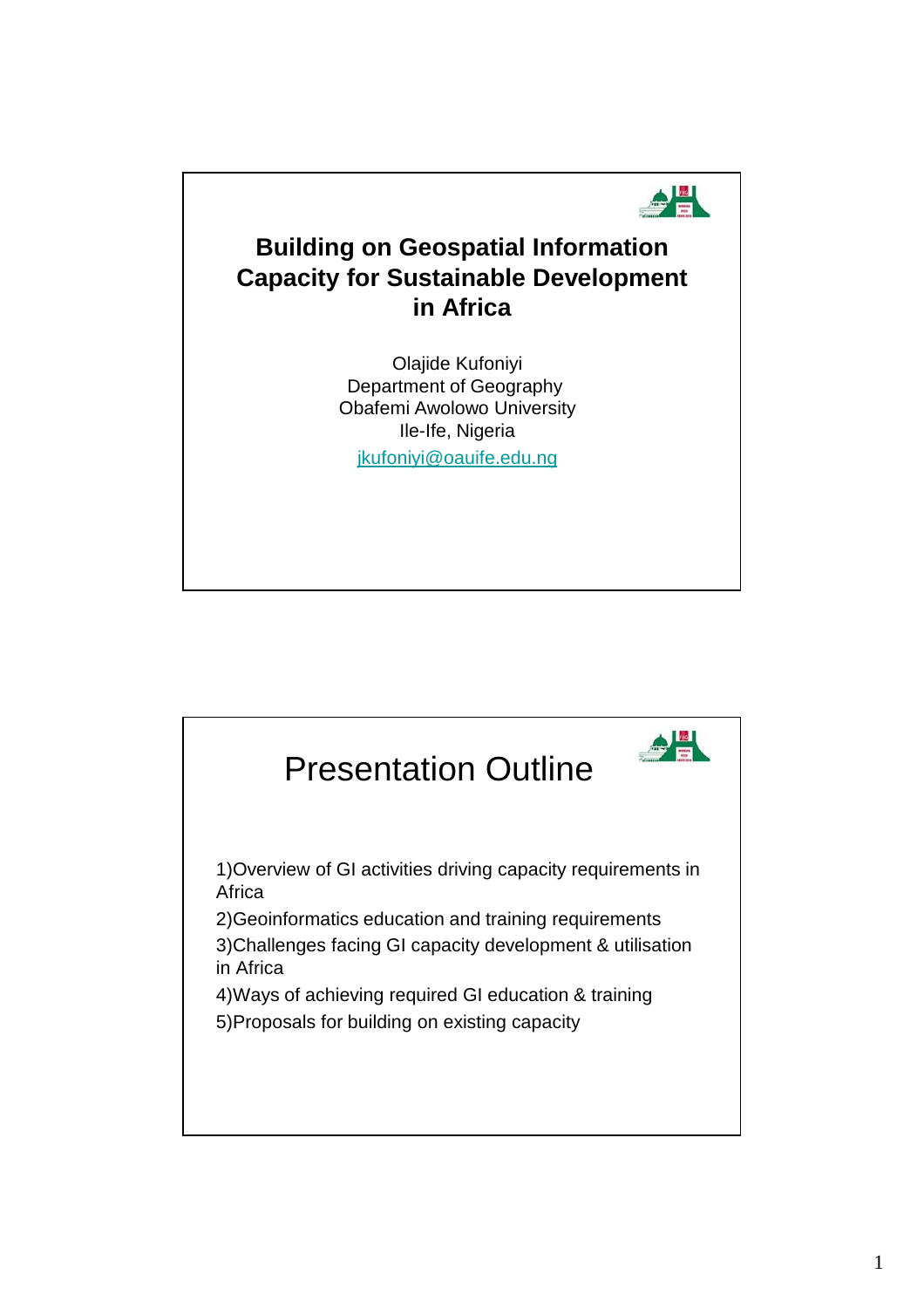

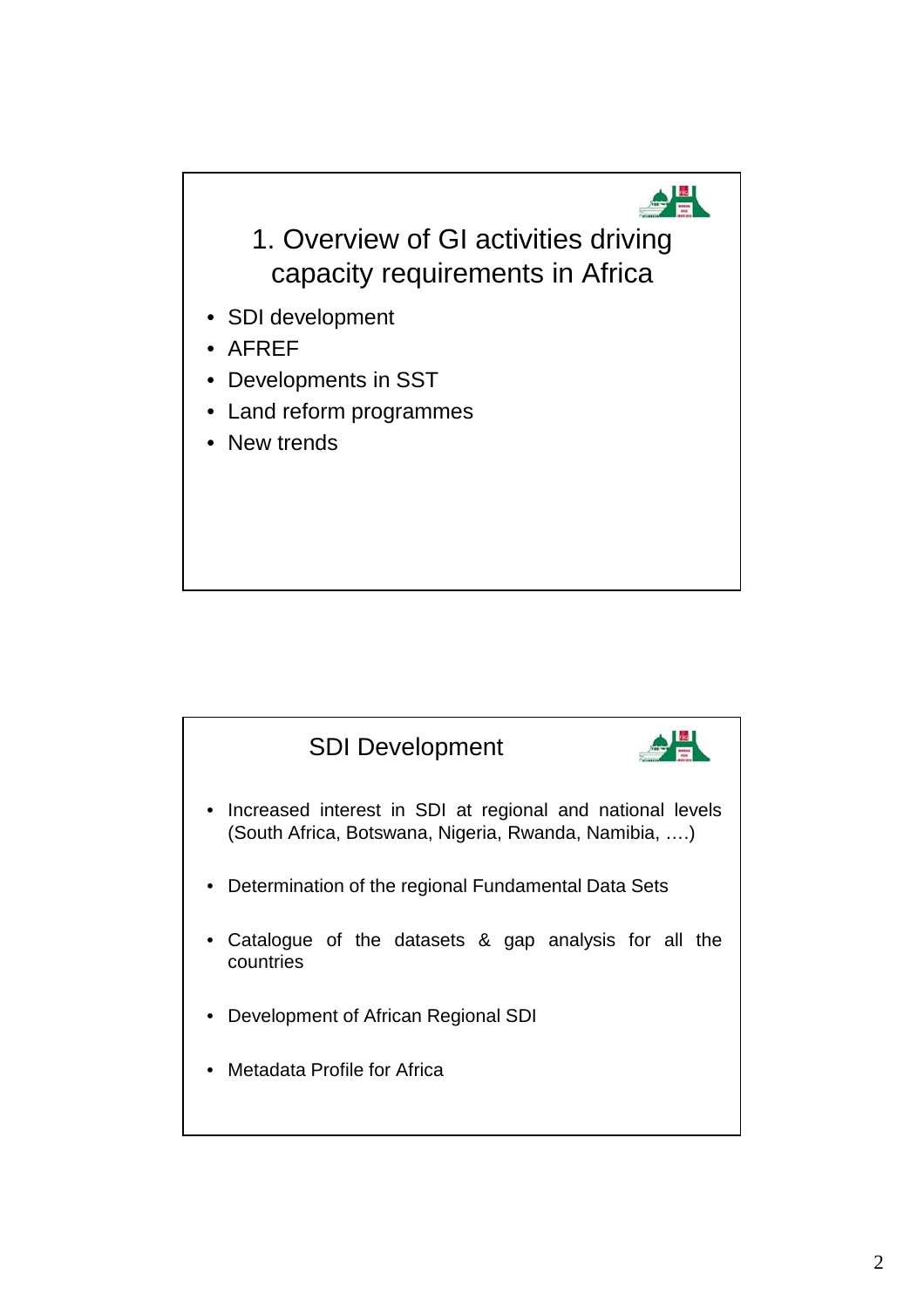SDI Development…./2



- Gradual implementation of unified African Geodetic Reference Frame
- Contribution to Global Mapping & WHO's SALB
- Committed participation in the UN Global Geospatial Information Management (GGIM) Initiative
- Preparation of Guidelines & Best Practices for the Acquisition, Storage, Maintenance and Dissemination of Fundamental Geo-spatial Datasets [in progress]

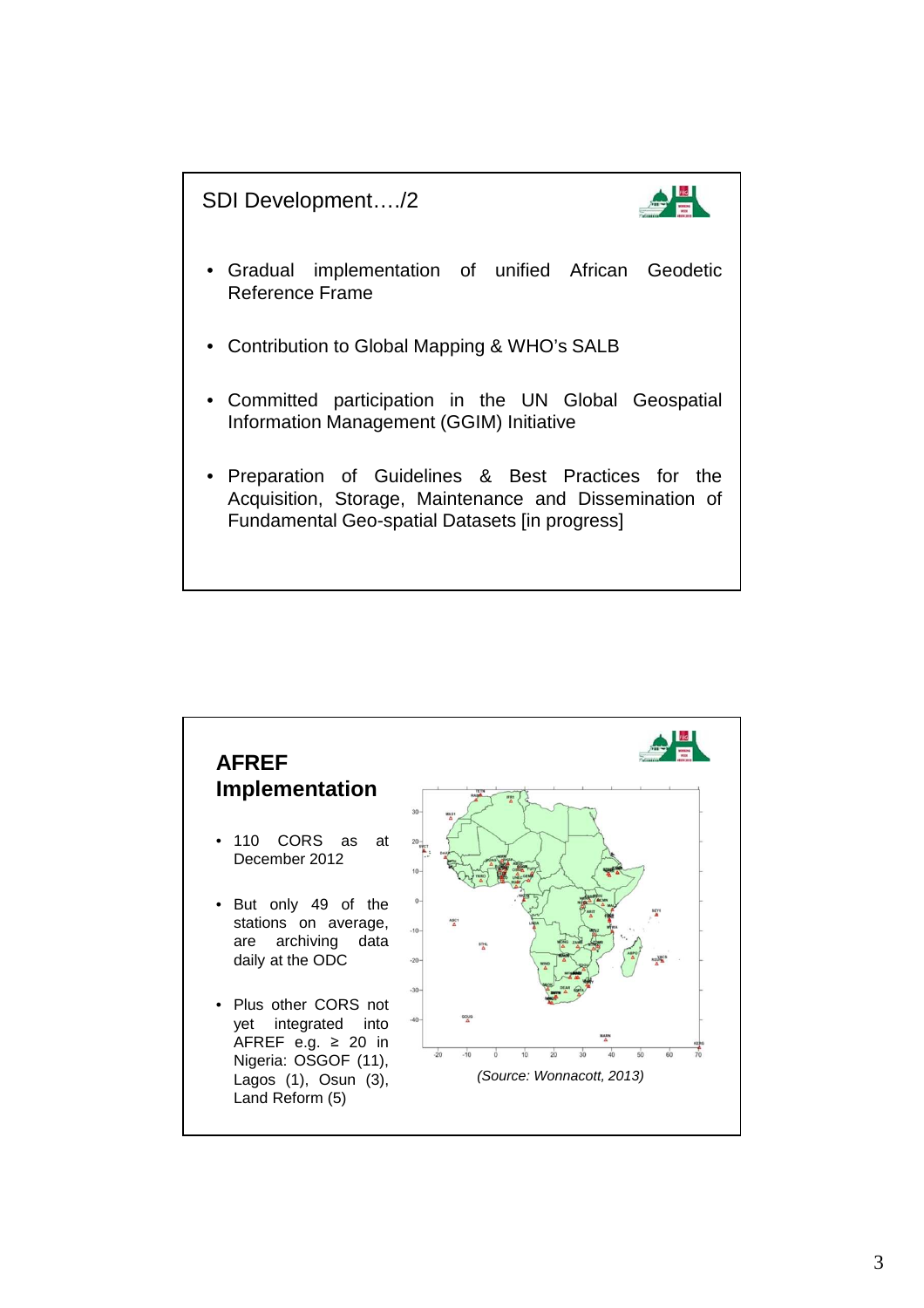

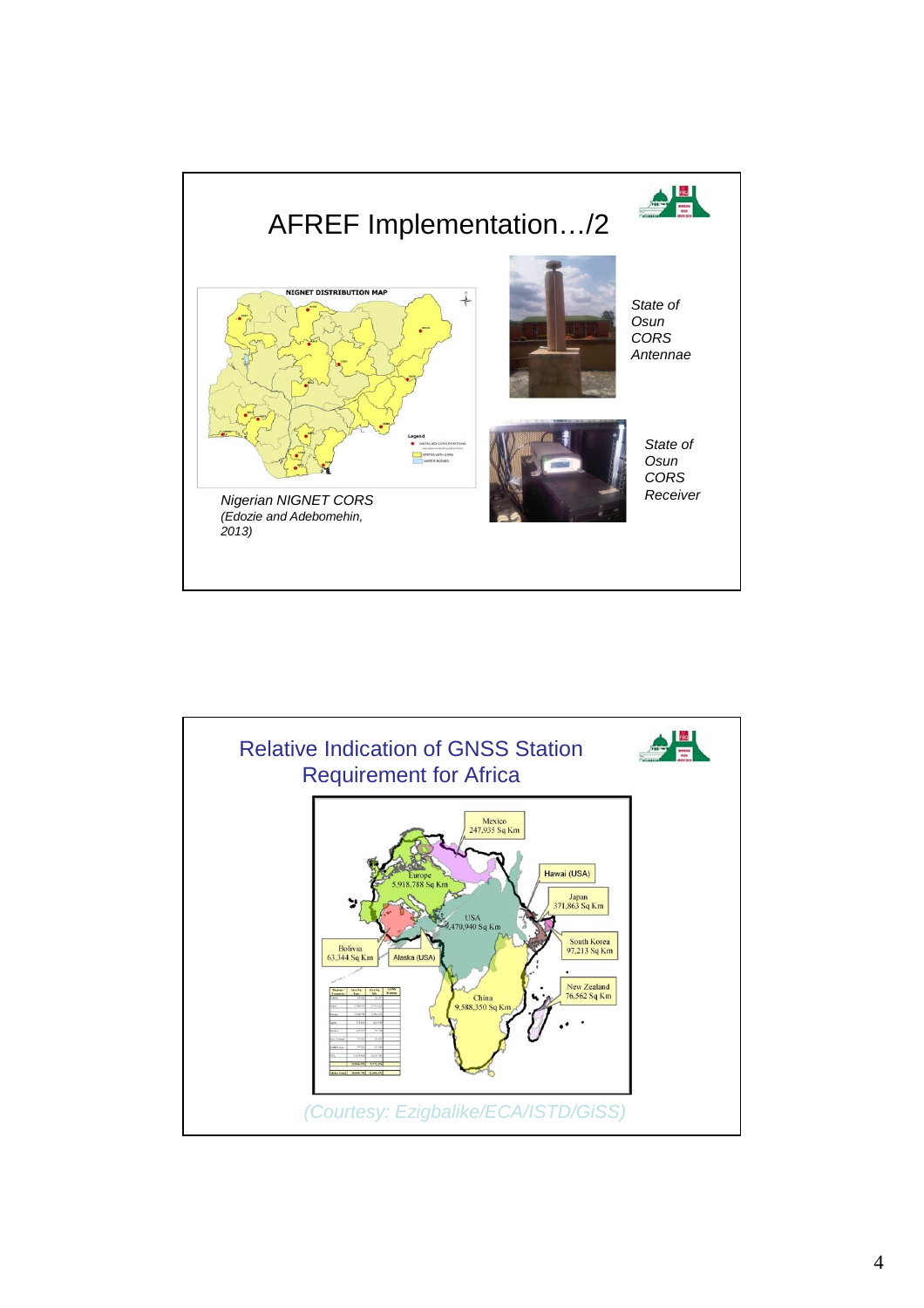

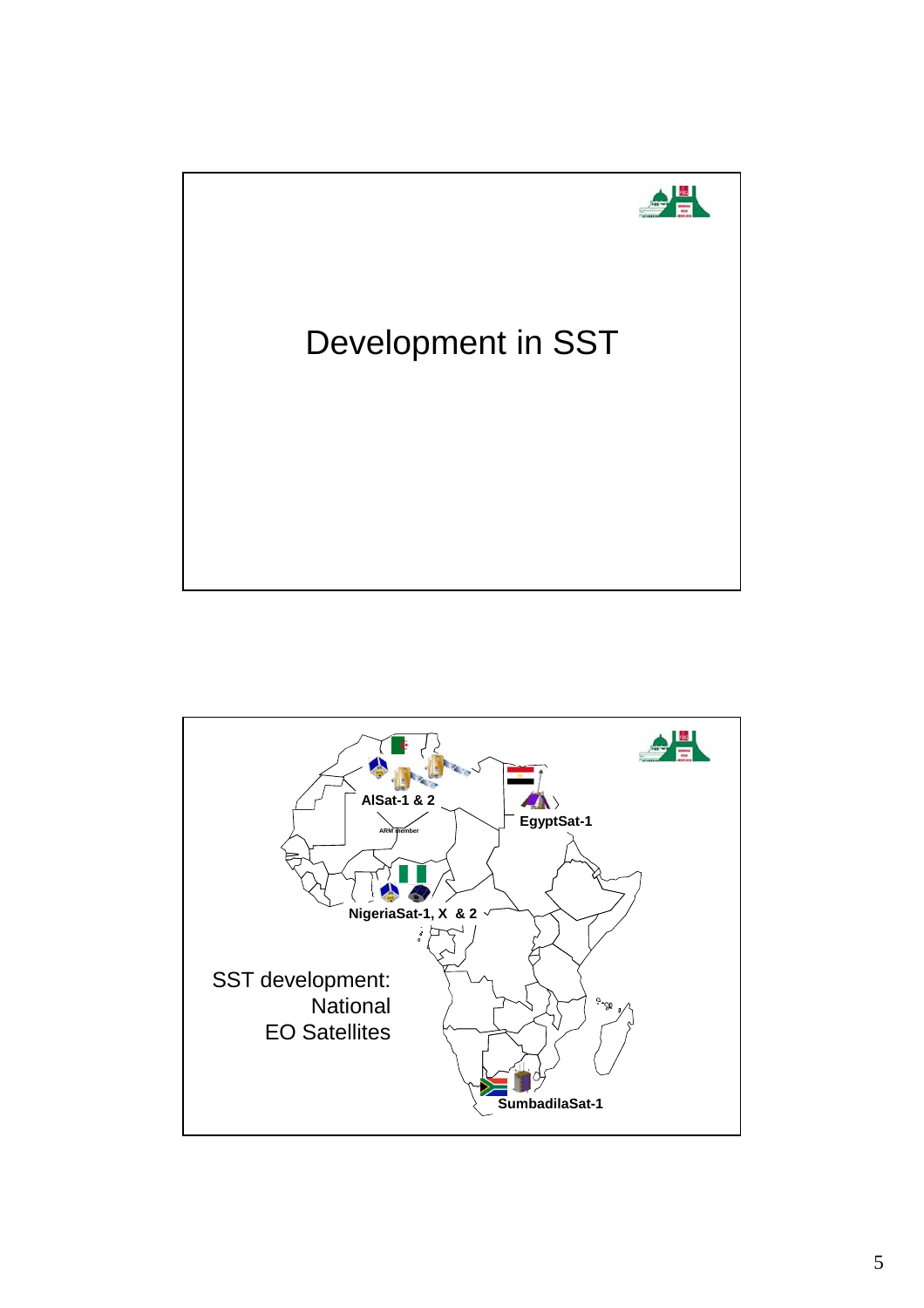

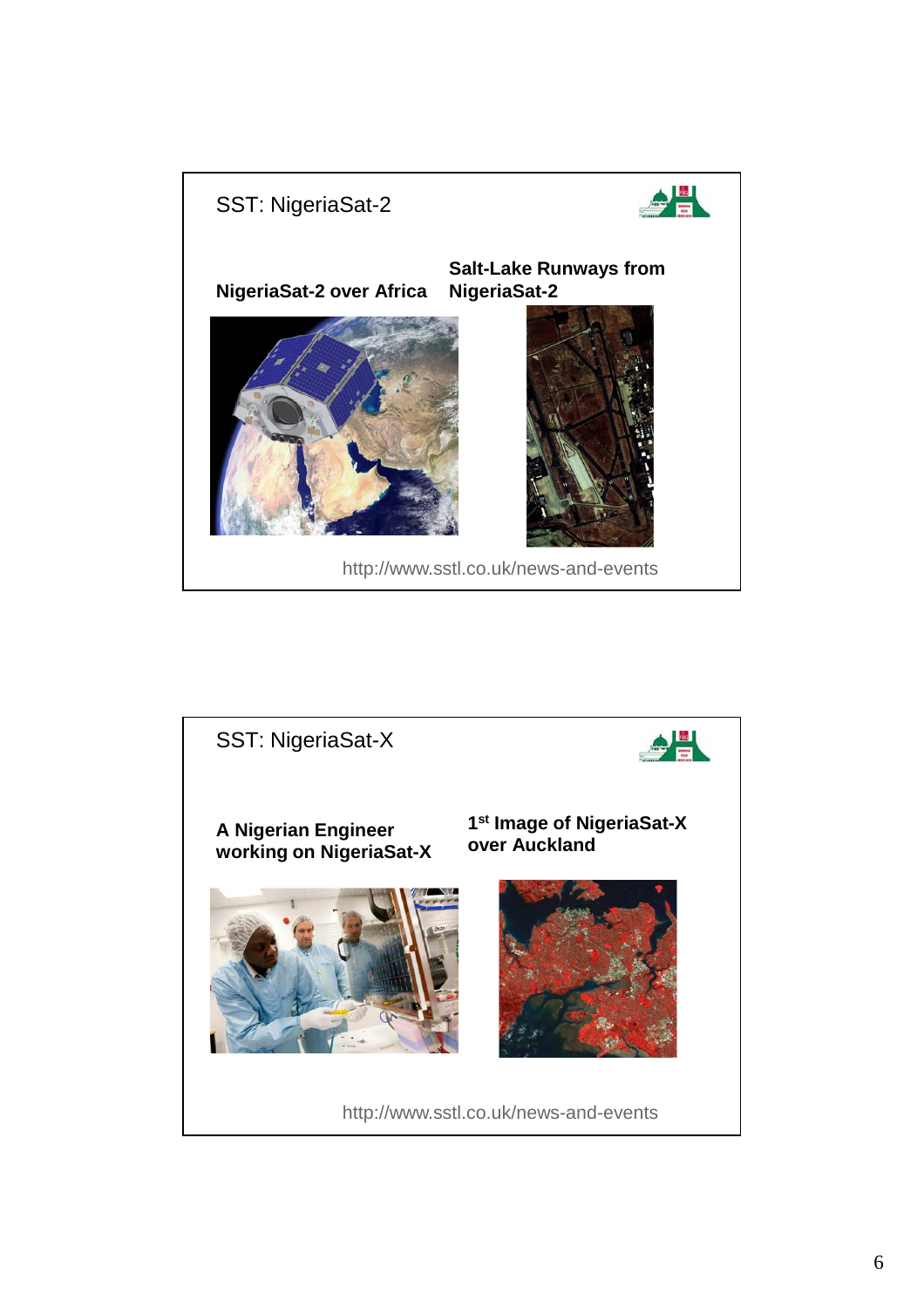

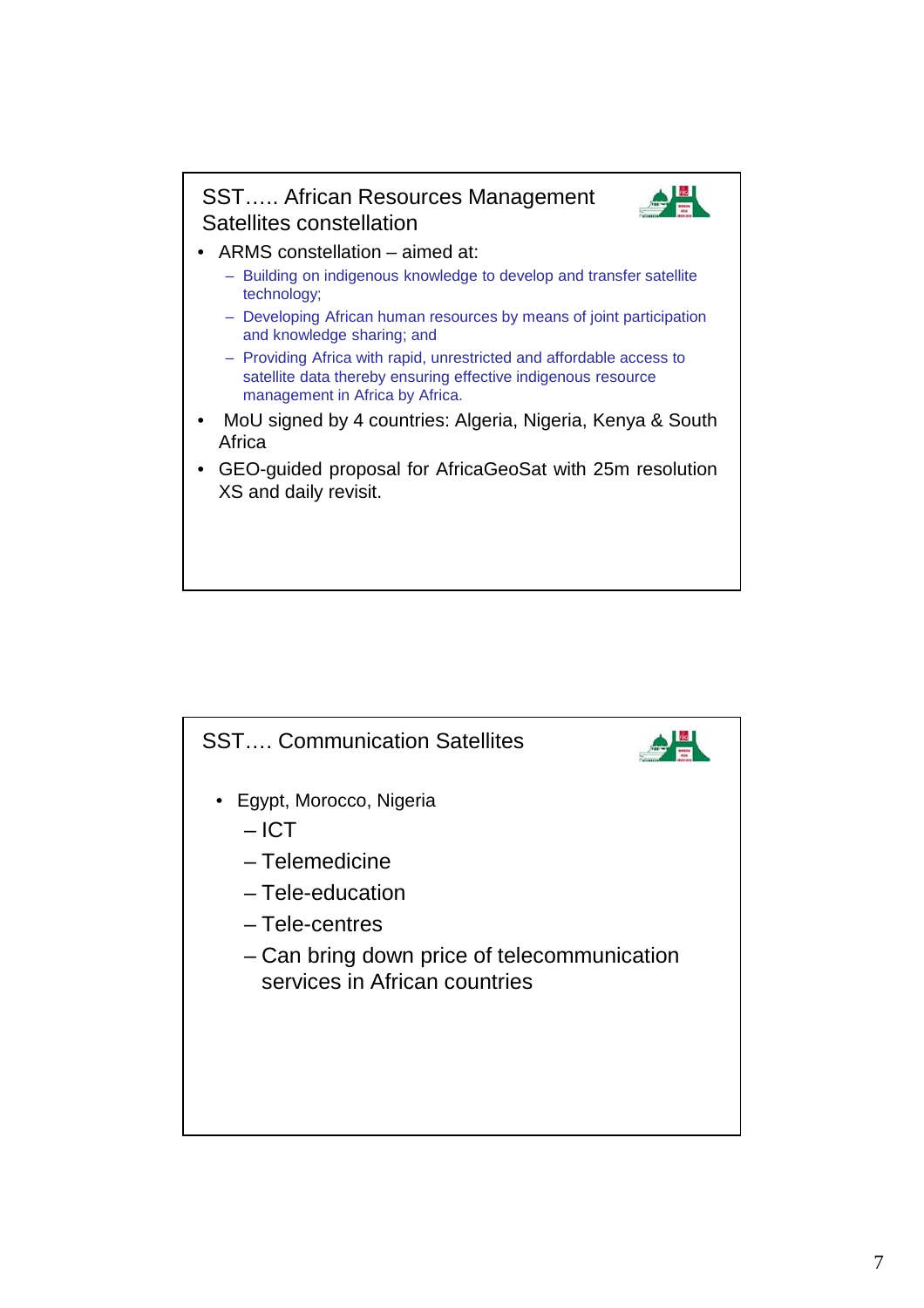

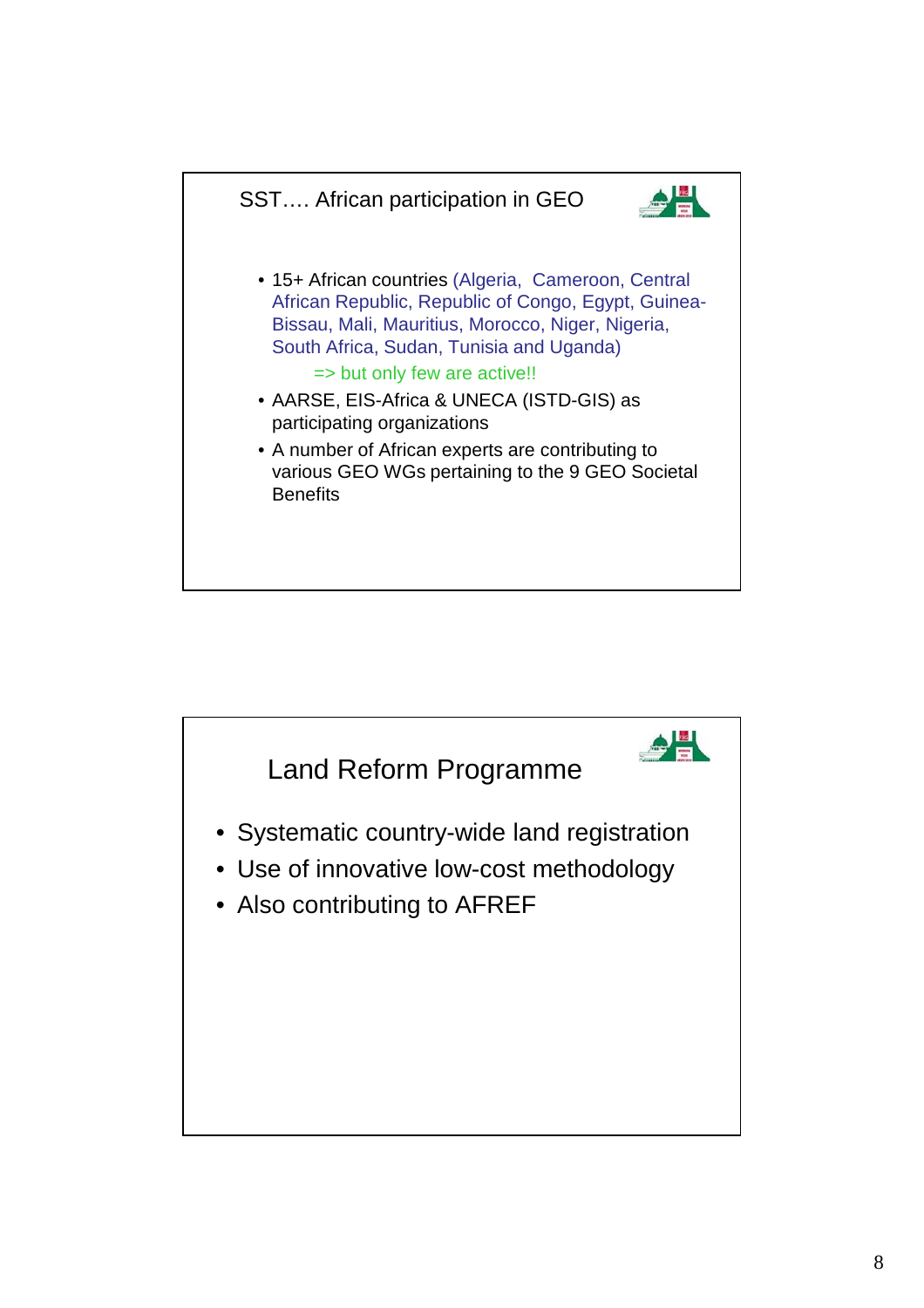

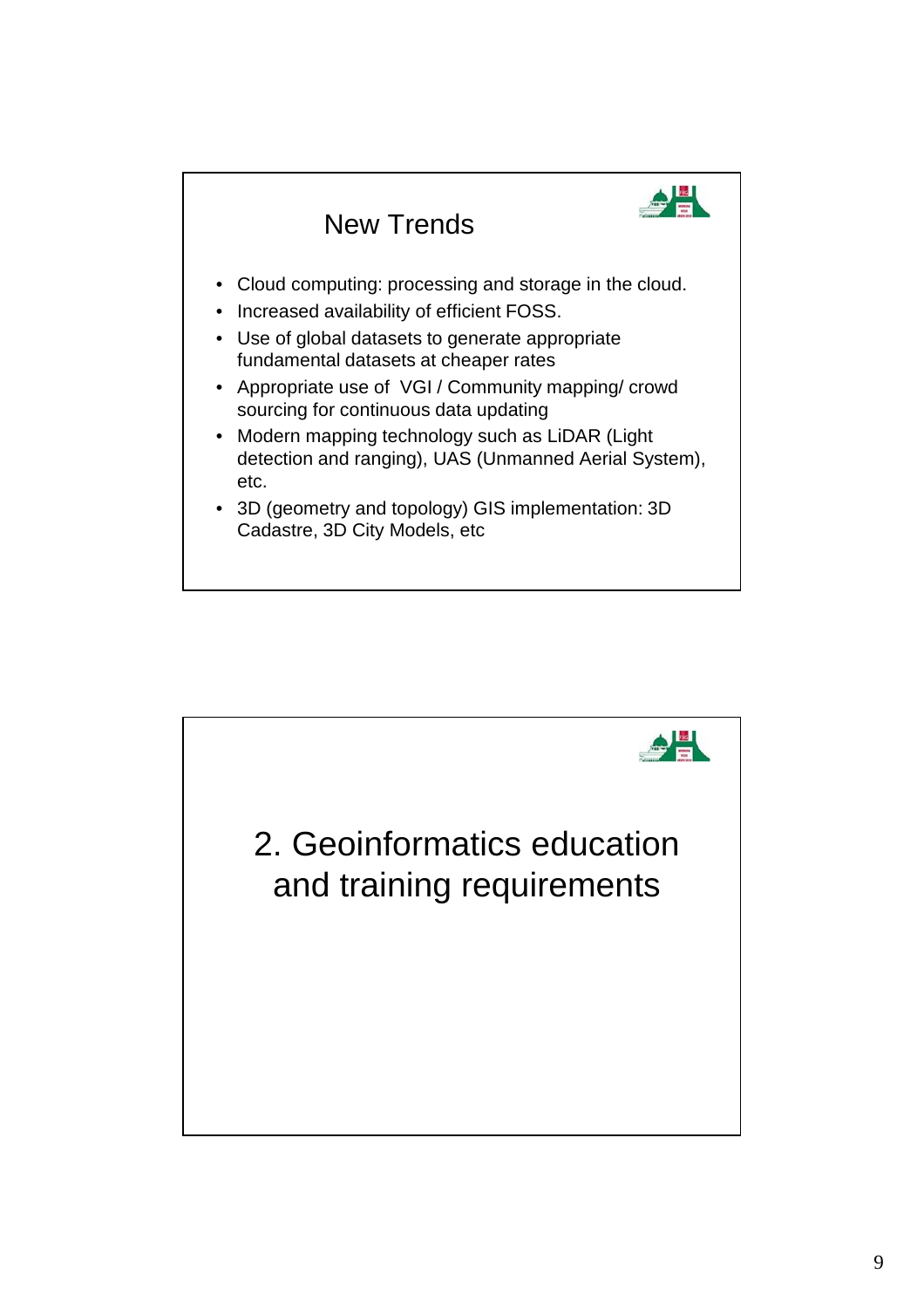

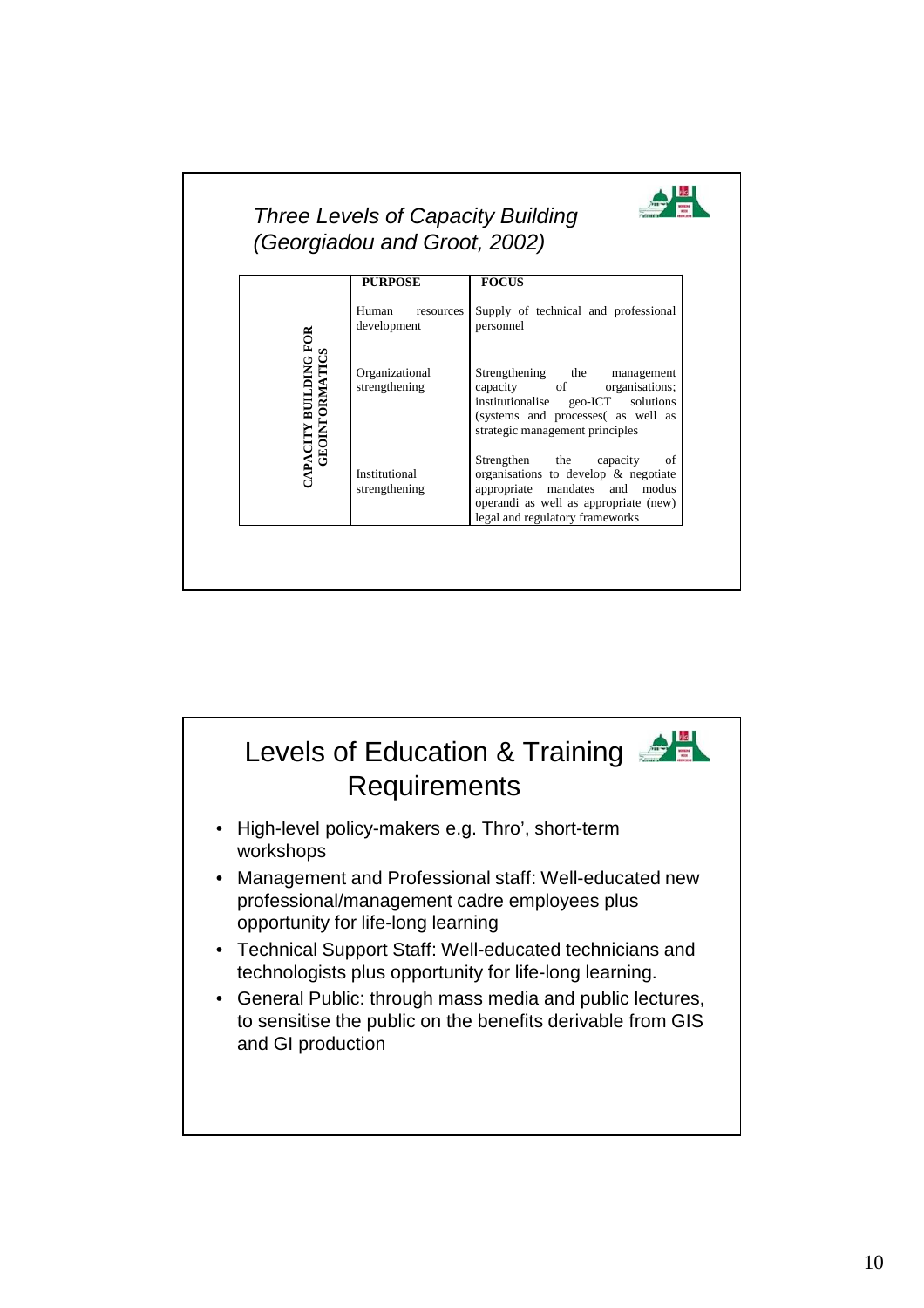Existing Human Capacity Development Institutions & Organisations….



- Universities and Polytechnics offering courses at diploma, first degree and postgraduate levels – e.g. 13 Universities offering Surveying & Geoinformatics education in Nigeria apart from many more Geography departments running RS & GIS postgraduate education.
- Organisations/Professional Networks that regularly organise conferences and workshops such as: AARSE, EIS-Africa and African Leadership Conference on Space Science and Technology; also such national networks.



- Regional Centres: RECTAS (a bilingual Centre English & French, offering education and training programmes at technical and postgraduate levels), RCMRD (short-courses & project training), AOCRS (networking), ACMAD (weather-related courses/projects), ARCSSTE-E (postgraduate courses in SST [English]), CRASTE-LF (postgraduate courses in SST [French]), AGRHYMET (shortcourses/project training in French);
- National specialised institutions offering regular and/or shortterm training programmes in GI, such as: CRTS (Morocco), CSE (Senegal), CERSGIS and Ghana School of Surveying and Mapping (Ghana), Federal School of Surveying (Nigeria)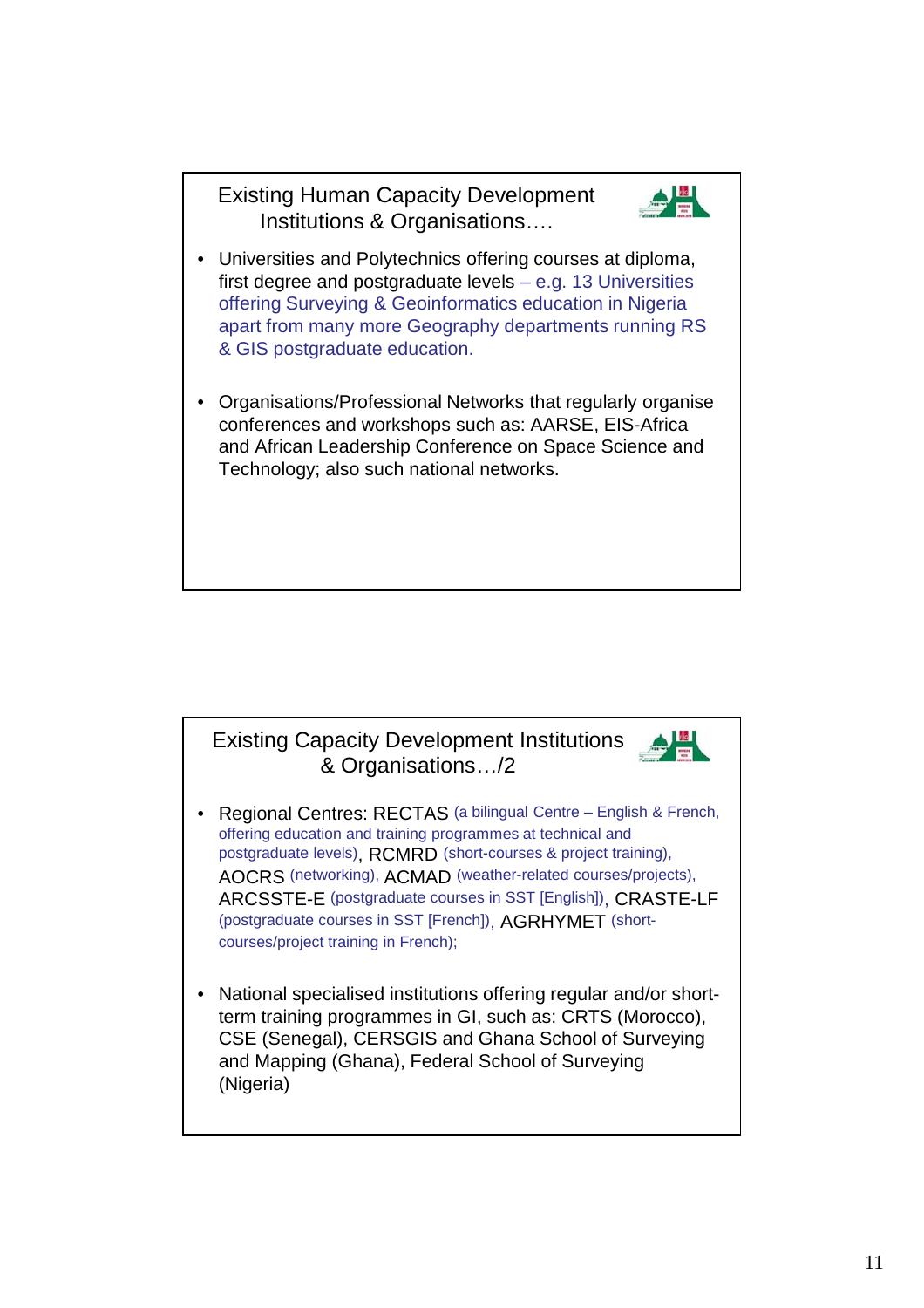

## BUT…..

## ...... there are challenges!!!!!

Although human capacity in geoinformatics is improving in Africa but the quantity, quality and utilisation are still low due to a lot of challenges

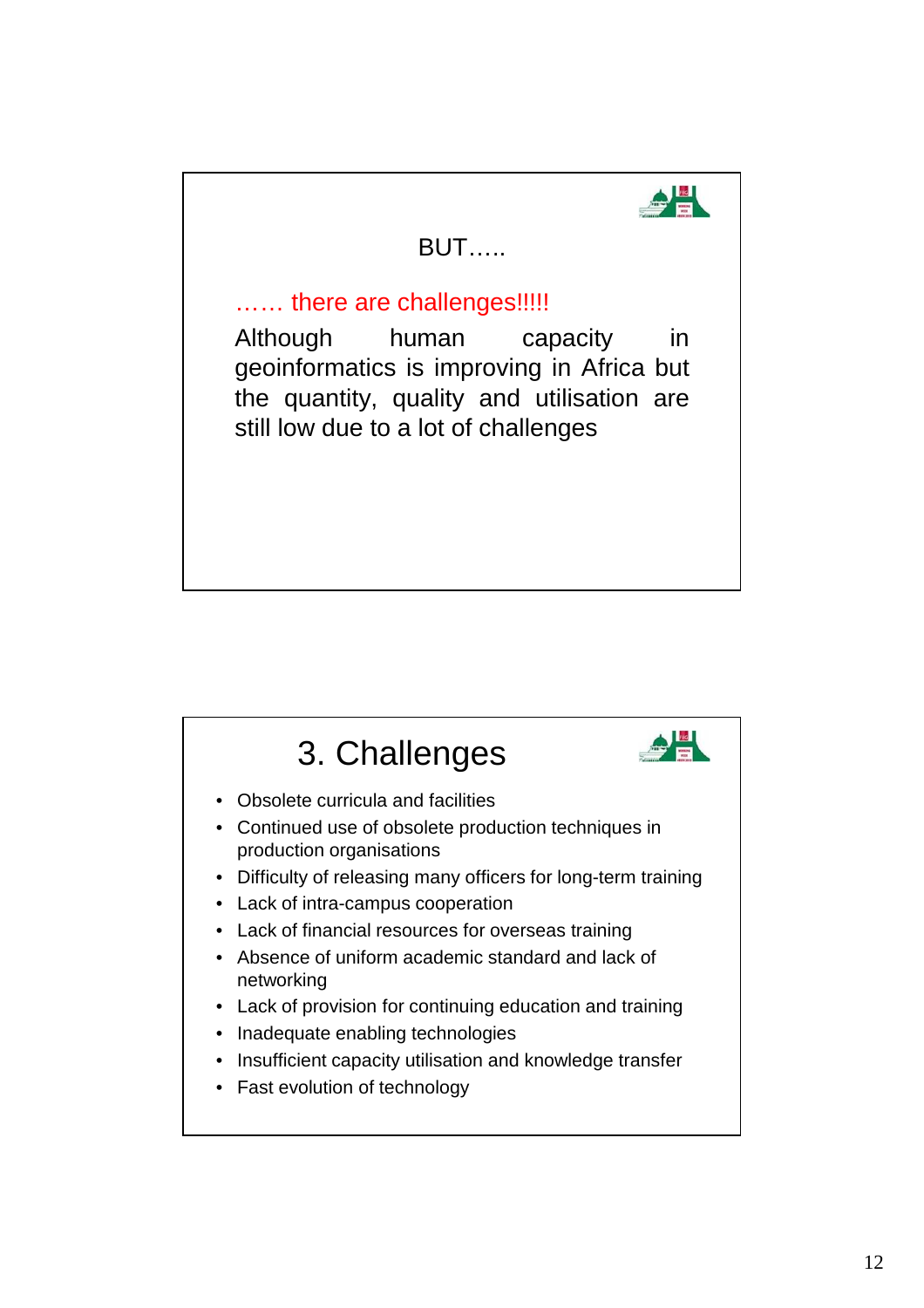

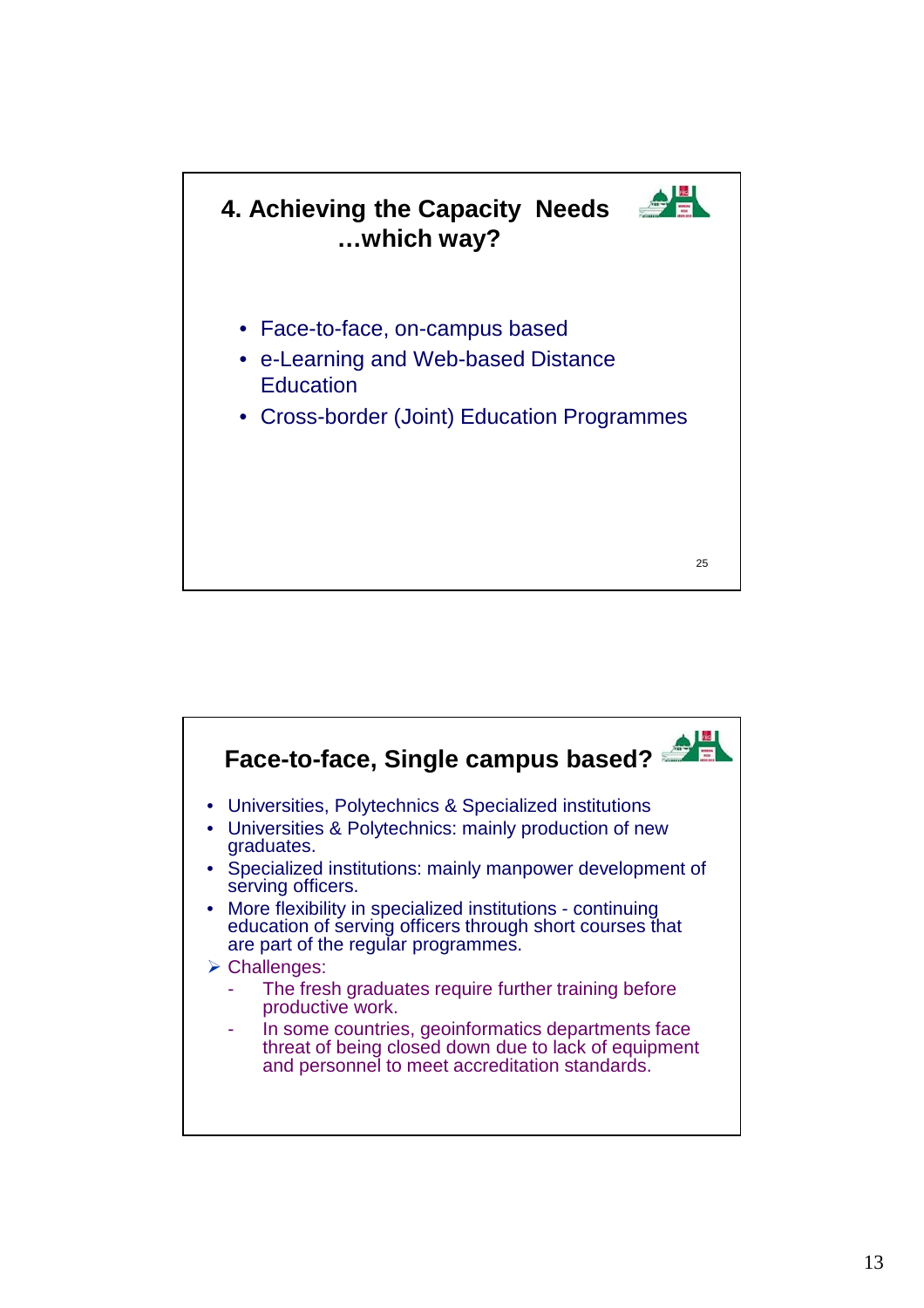

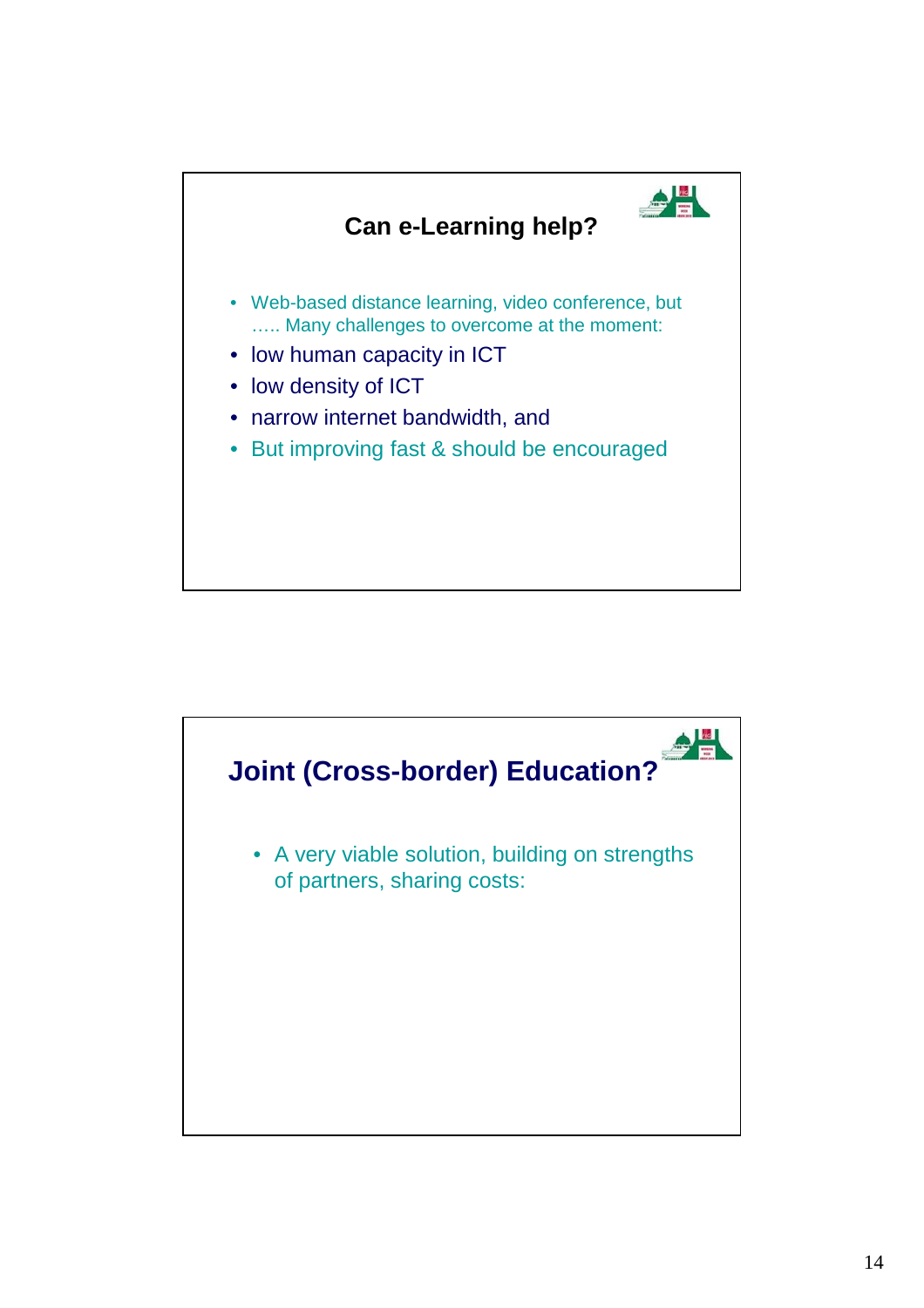

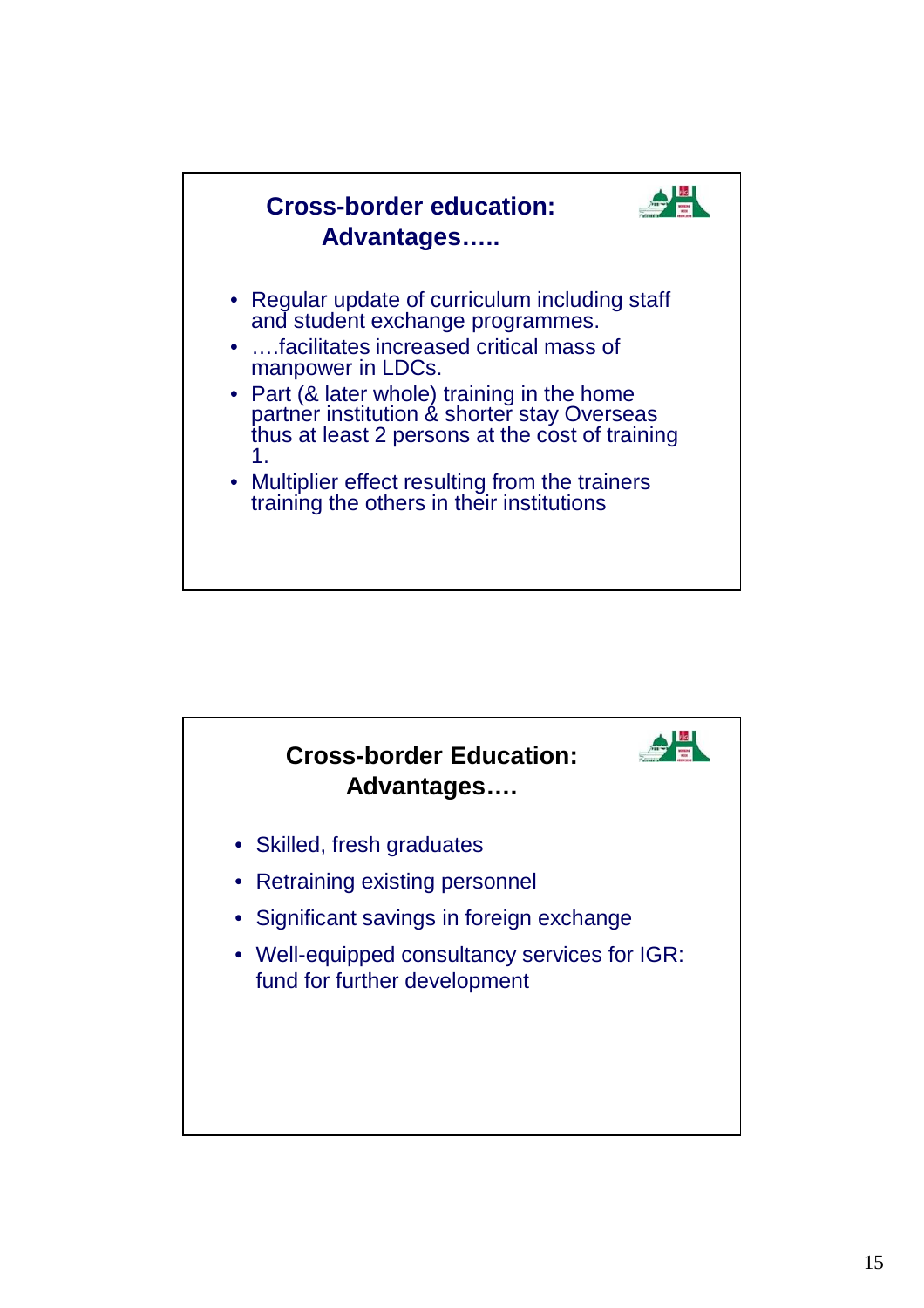

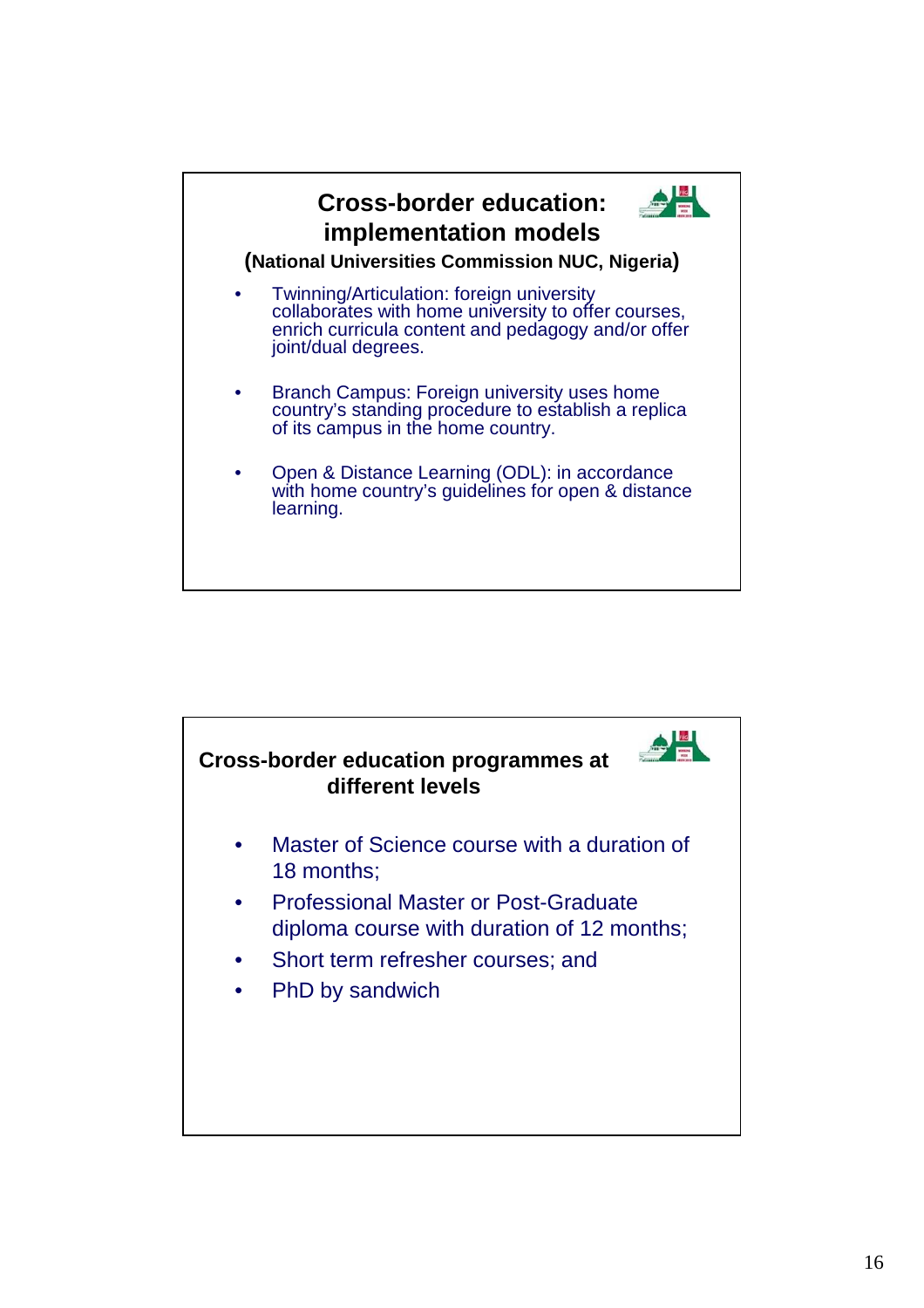

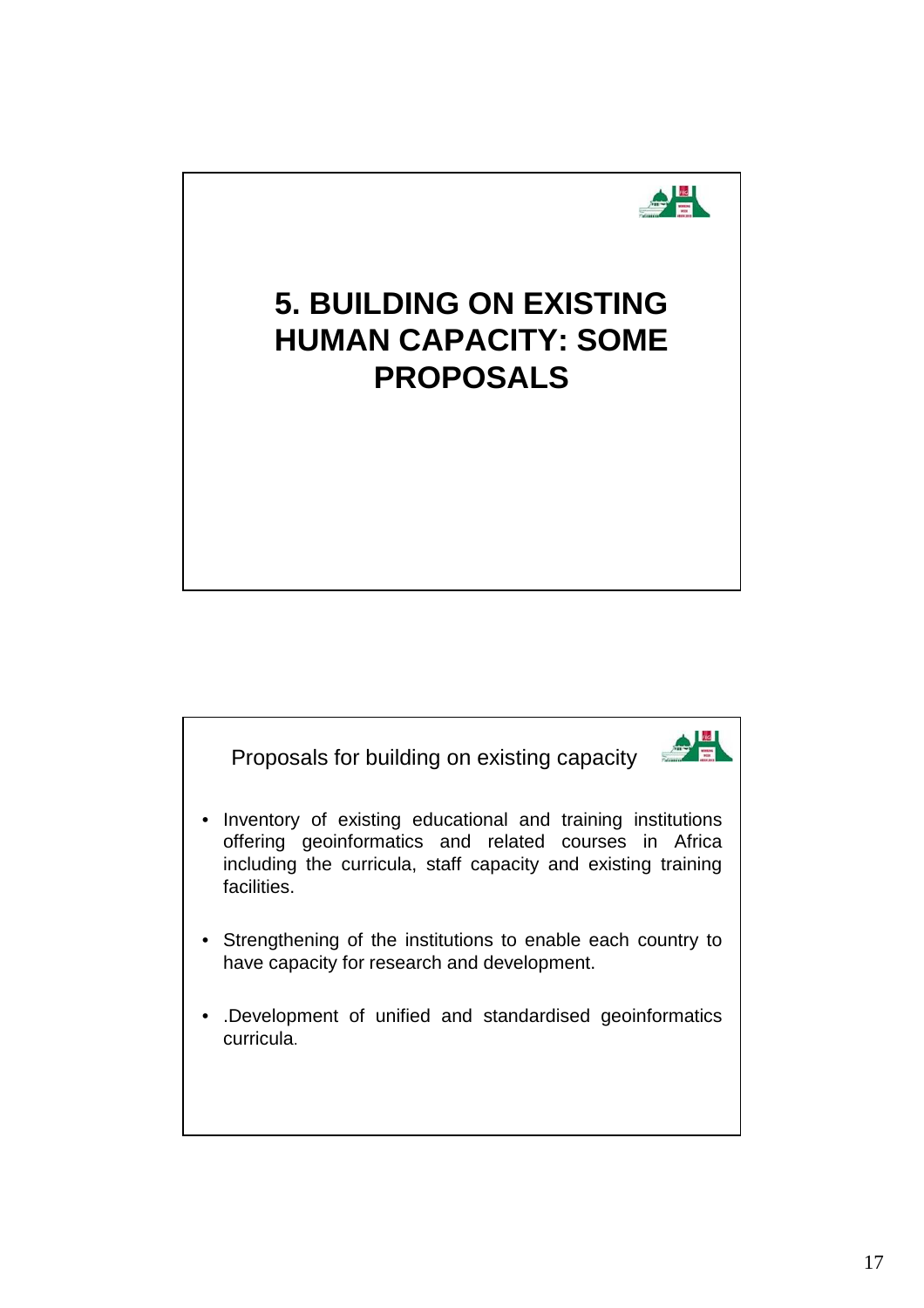